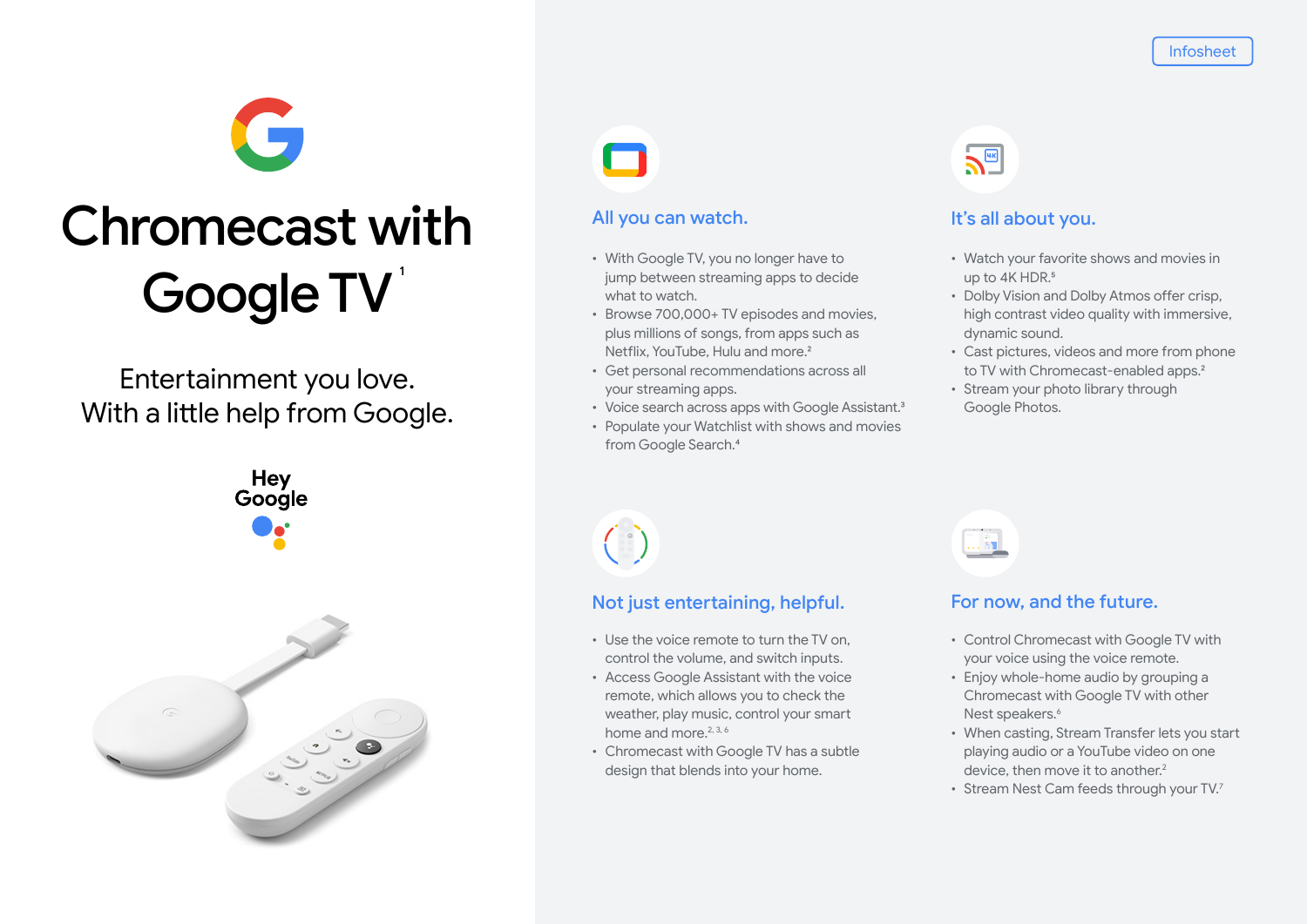

#### **Chromecast with Google TV**

#### See how we compare to competitors

|                                                                                                          | <b>Chromecast with</b><br><b>Google TV</b>                  | <b>Apple TV</b>                                                                                                                                                     | <b>Roku Premiere+</b>                                                                                                | <b>Roku Streaming</b><br>Stick+                                                                                      | <b>Amazon 4K</b><br><b>Fire Stick</b>               |
|----------------------------------------------------------------------------------------------------------|-------------------------------------------------------------|---------------------------------------------------------------------------------------------------------------------------------------------------------------------|----------------------------------------------------------------------------------------------------------------------|----------------------------------------------------------------------------------------------------------------------|-----------------------------------------------------|
| <b>MSRP</b>                                                                                              | \$49.99                                                     | \$179.99                                                                                                                                                            | \$49.99                                                                                                              | \$49.99                                                                                                              | \$49.99                                             |
| <b>ACCESS ALL CONTENT</b><br><b>WITHOUT SWITCHING APPS<sup>2</sup></b>                                   | $\checkmark$<br>Google TV                                   | Partial<br>Does not feature reminders<br>functionality; smart-home<br>control limited to Homekit<br>Accessories through the<br>remote; no Google<br>Photos or Maps. | $\times$                                                                                                             | $\times$                                                                                                             | $\times$                                            |
| <b>VOICE REMOTE (WITH</b><br>TV ON/OFF, INPUT AND<br><b>VOLUME CONTROL,</b><br><b>AND ACCELEROMETER)</b> | $\checkmark$<br>With voice control                          | $\checkmark$                                                                                                                                                        | Partial<br>Input can be changed to Roku<br>Premier+ with 1-Touch, but<br>alternative input selection<br>unavailable. | Partial<br>Input can be changed to Roku<br>Premier+ with 1-Touch, but<br>alternative input selection<br>unavailable. | $\checkmark$                                        |
| <b>APP SHORTCUT BUTTONS</b>                                                                              | Netflix<br>YouTube                                          | $\times$                                                                                                                                                            | Netflix<br>Hulu<br>Sling TV<br>Vudu                                                                                  | Netflix<br>Hulu<br>Sling TV<br><b>PS View</b>                                                                        | $\times$                                            |
| <b>DIGITAL ASSISTANT</b>                                                                                 | Google Assistant                                            | Siri                                                                                                                                                                | Google Assistant                                                                                                     | Google Assistant                                                                                                     | Alexa                                               |
| <b>VOICE SEARCH3</b>                                                                                     | Voice remote<br>Google Assistant devices<br>Google Home app | Remote<br>Siri                                                                                                                                                      | Remote<br>Google Assistant devices                                                                                   | Remote<br>Google Assistant devices                                                                                   | Remote<br>Alexa devices<br>App                      |
| <b>VIDEO SPECS</b>                                                                                       | 4K UHD<br><b>HDR 10</b><br>Dolby Vision                     | <b>HD</b><br><b>4K UHD</b><br><b>HDR 10</b>                                                                                                                         | <b>HD</b><br>4K UHD<br><b>HDR10</b><br>Dolby Vision                                                                  | <b>4K UHD</b><br><b>HDR 10</b><br>Dolby Vision                                                                       | HD<br>4K UHD<br><b>HDR10</b><br><b>Dolby Vision</b> |
| <b>PORTS &amp; CONNECTORS</b>                                                                            | <b>HDMI</b><br>USB-C<br>Ethernet <sup>8</sup>               | <b>HDMI</b><br>Ethernet                                                                                                                                             | <b>HDMI</b><br>Micro USB                                                                                             | <b>HDMI</b><br>Mini USB                                                                                              | <b>HDMI</b><br>Micro USB                            |
| <b>COLORS AVAILABLE</b>                                                                                  | Snow<br>Sunrise<br>Sky                                      | Black                                                                                                                                                               | <b>Black</b>                                                                                                         | Black                                                                                                                | <b>Black</b>                                        |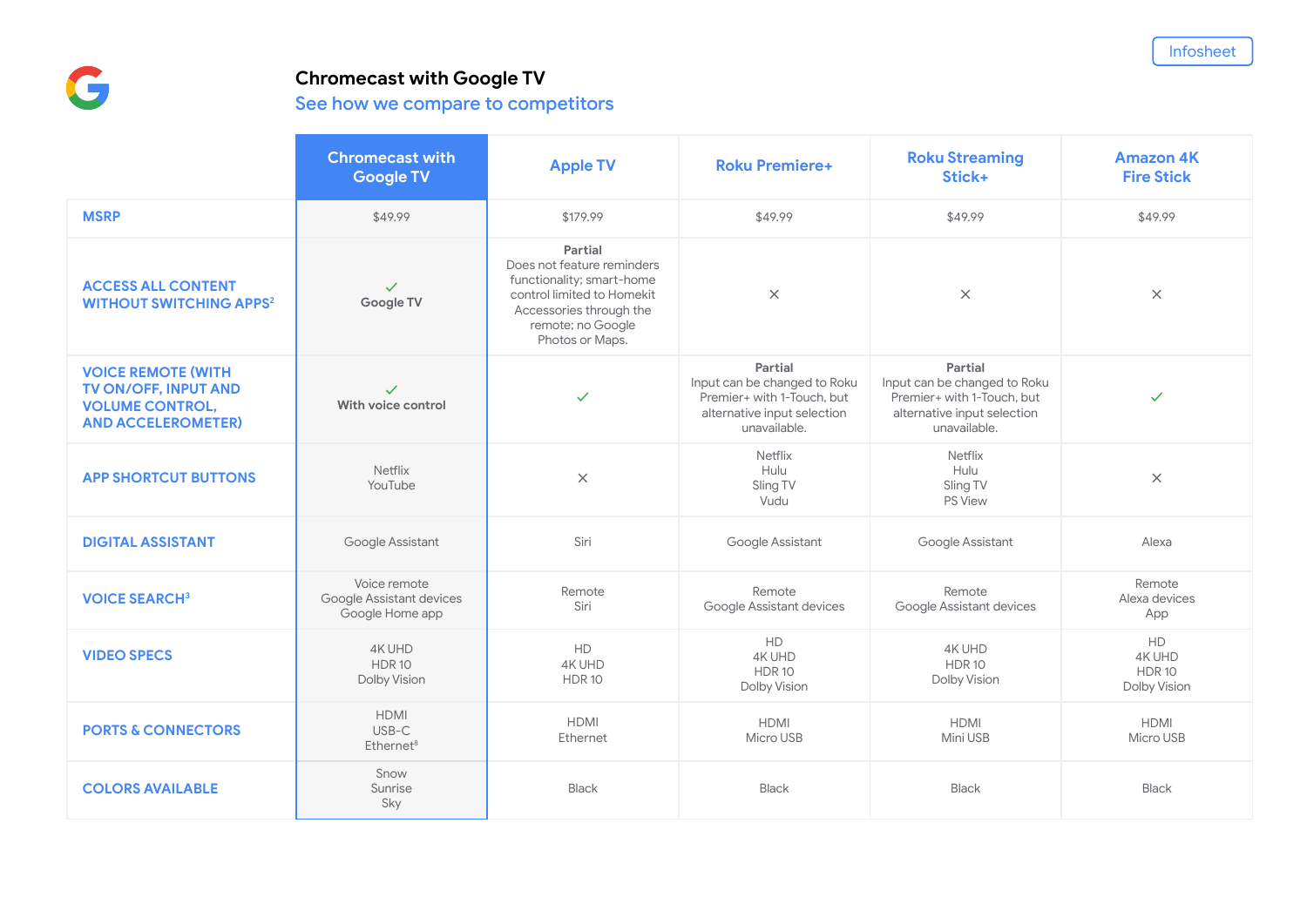

#### **Chromecast with Google TV**

See how Chromecast with Google TV compares to the other Chromecasts

|                                                                        | <b>Chromecast</b>                           | <b>Chromecast with Google TV</b>                            | <b>Chromecast Ultra</b><br>(Previous generation) |
|------------------------------------------------------------------------|---------------------------------------------|-------------------------------------------------------------|--------------------------------------------------|
| <b>MSRP</b>                                                            | \$34.99                                     | \$49.99                                                     | \$69.99                                          |
| <b>GOOGLE TV</b>                                                       | $\times$                                    | $\checkmark$                                                | $\times$                                         |
| <b>ACCESS ALL CONTENT</b><br><b>WITHOUT SWITCHING APPS<sup>2</sup></b> | $\times$                                    | $\checkmark$                                                | $\times$                                         |
| <b>VOICE REMOTE</b>                                                    | $\times$                                    | $\checkmark$                                                | $\times$                                         |
| <b>VIDEO SPECS</b>                                                     | 1080p                                       | 4K UHD<br><b>HDR10</b><br>Dolby Vision                      | 4K UHD<br><b>HDR 10</b><br>Dolby Vision          |
| <b>DIGITAL ASSISTANT</b>                                               | Google Assistant                            | Google Assistant                                            | Google Assistant                                 |
| <b>VOICE SEARCH3</b>                                                   | Google Assistant devices<br>Google Home app | Voice remote<br>Google Assistant devices<br>Google Home app | Google Assistant devices<br>Google Home app      |
| <b>PORTS &amp; CONNECTORS</b>                                          | <b>HDMI</b><br>Micro-USB                    | <b>HDMI</b><br>USB-C<br>Ethernet <sup>8</sup>               | <b>HDMI</b><br>Micro-USB<br>Ethernet             |
| <b>COLORS AVAILABLE</b>                                                | Chalk<br>Charcoal                           | Snow<br>Sunrise<br>Sky                                      | <b>Black</b>                                     |